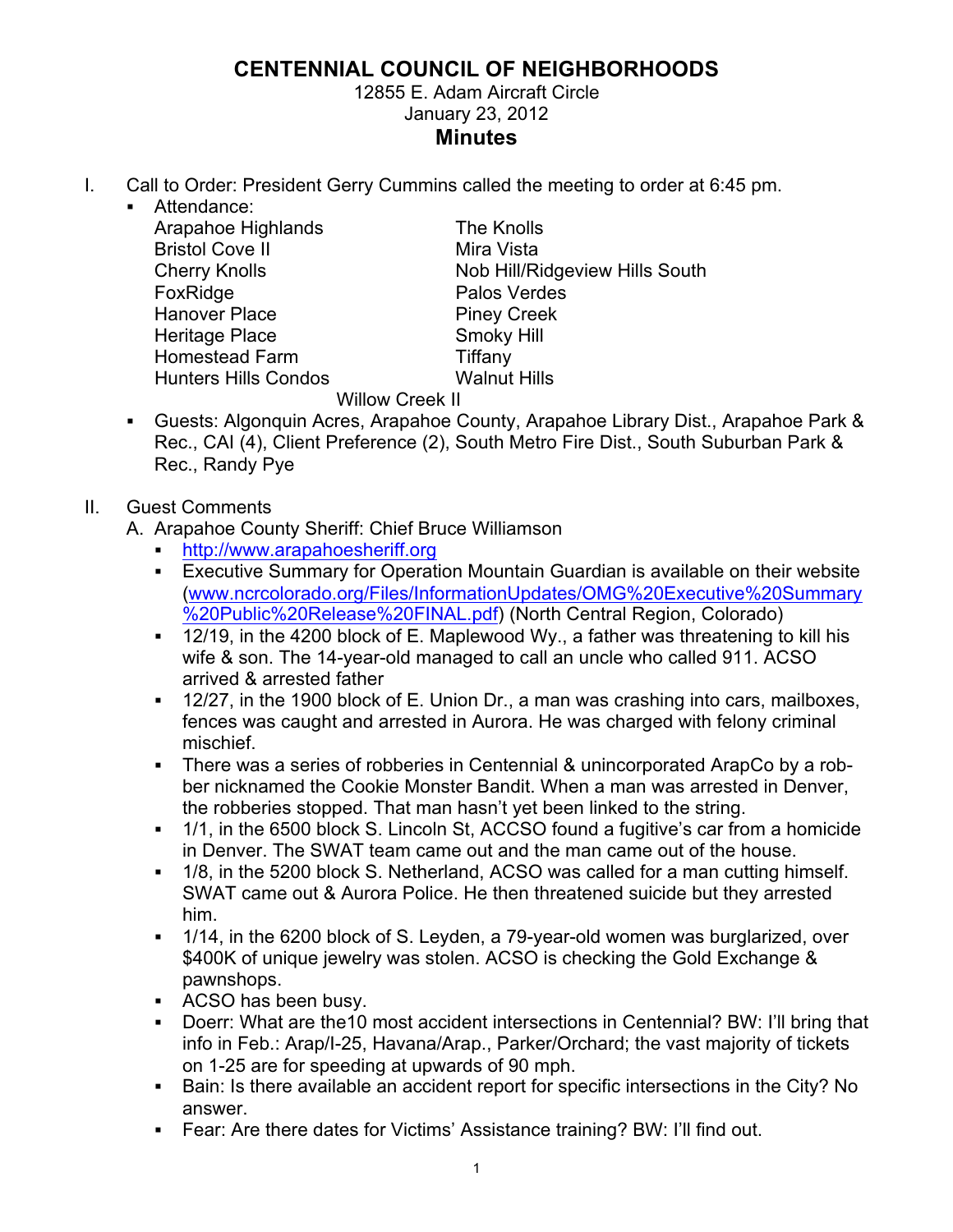- ! Bain: Are there many crack houses in Centennial? BW: No, not really, they're mostly in motels, a few rental homes. It's not common; remember Centennial is the safest city in CO.
- B. Arapahoe Library District: Ted Fleagle, Dir. of Administrative Services
	- http://www.arapahoelibraries.org/
	- Koelbel Lib. is having Lisa See for an author event, 13 Feb.
	- In Feb. story times, we'll be distributing activity cards to children with things for parents to do with children.
	- ALD has iPhone & Android mobile apps.
	- The DVD vending machines that were in Southglenn & May libraries are gone, too many problems. Trying to find new ways to make sure new, popular DVDs are available
	- Blu ray DVDs will be added to the libraries in the spring.
	- Fulk: The software issues with the vending machines should have been solvable. TF: There were more problems than just that.
- C. Arapahoe Park & Rec. District: DeLos Searle, Assistant District Manager
	- http://www.aprd.org
	- "Resolutioners" are taking up parking at the Trails Rec. Center.
	- There are coupons on website, with new ones every month, e.g., private guitar lesson for \$20 in district (through 31 Jan.).
	- A New Year's special is expiring 1/31, 10% discount for a personal trainer.
	- Also expiring on 1/31, is 10% off on a nursery punch pass.
	- The new catalog comes out at the end of Feb., he'll bring some if they're available.
	- Suhaka: Damage is feared in the new city park by skateboards. How has the APRD park fared? DS: Yes, there's been concrete damage, and they've installed new railings with a post that comes through the top of the railing. There are other problems as well.
- D. Fire Districts: Becky O'Guin, Information Officer
	- http://www.cfpd.org, http://www.littletongov.org/fire, http://www.southmetro.org
	- Cunningham Fire Dist. will welcome CJ Whelan to the Board of Directors. The insurance service office is surveying the district for insurance. South Metro was surveyed at the beginning of 2011 and hasn't heard back.
	- Littleton Fire Dist. has five candidates in the fire academy in Aurora. Two firefighters just graduated from paramedic training.
	- South Metro will be sponsoring the Sweethearts Ball on 2/11 to raise funds for AEDs in CO schools. (Several students in the state have been saved using them.)
	- A Citizen Fire Academy starts April 11 through May. See website for app. Nancy Sharpe said it was wonderful.
	- Director seats are up for election in May in Parker Fire & S. Metro.
	- Doerr: I thought Parker Fire went away? BO: Not completely, both boards send members to the Authority Bd. (There are 5 members on each board and there are 7 members on the authority bd.)
	- The South Metro budget has been recognized by the Government Finance Officers Assoc.
	- Koch: What is the insurance rating for Cunningham? BO: I don't know, but it's good if you're within 5 miles of a station and/or have mutual aid agreement, which they do have.
- E. Cherry Creek Schools, Tustin Amole
	- ! http://cherrycreekschools.org
	- **.** She showed some mailings from CCSD.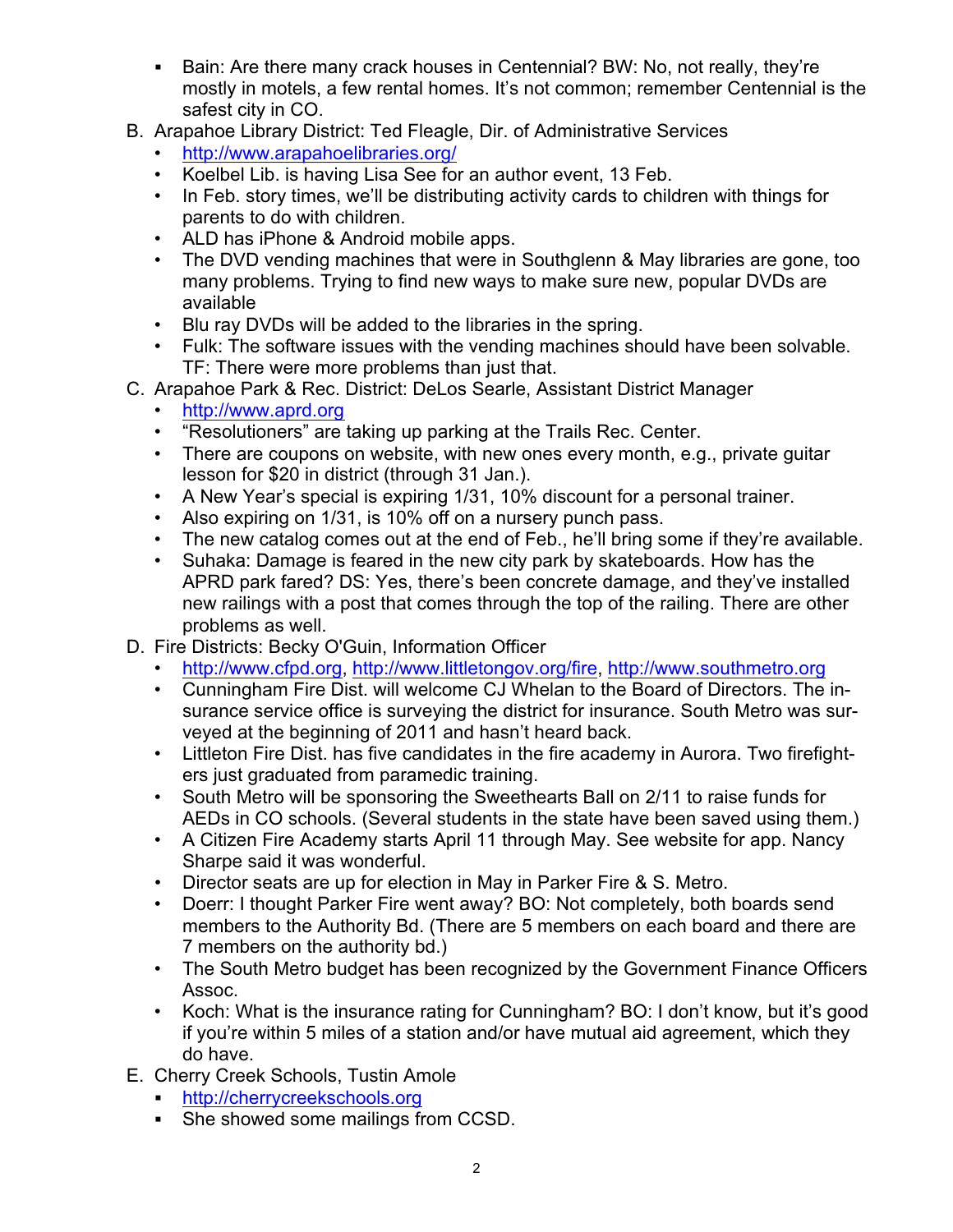- ! Teachers have been honored for the Star Mentor prog., where experienced teachers mentor new ones.
- ! CCSD has gotten the highest mark in state for effective spending.
- ! CCSD has won an energy efficiency award for effective use of energy. 25 schools have the energy star rating, 28 more will receive it.
- ! An additional \$5.5M in cuts is needed. CCSD has cut \$46M over last 3 years.
- ! 8 students scored a perfect 36 on the ACTs.
- ! Grandview HS was recognized for Project Unify School of the year by Special **Olympics**
- ! Dave Wellman is the newest member of Board.
- ! All schools had special days honoring veterans during Veterans' Day week (videos on website).
- ! Parents, students & staff were surveyed on what's important to them in education. Results showed science, technology and math were at the top of the list.
- ! Elementary #42 will be named shortly. Parents & teachers will submit 3 names to the Board to choose.
- F. South Suburban Park & Rec. District: Teresa Cope
	- http://www.SSPR.org
	- Annual matching gifts program is starting, applications are on the website. The deadline is 3/9. \$10K is available, projects must have a \$2K limit.
	- SSPRD has received an Excellence in Financial Reporting national award.
	- There will be a Board election in May, self-nominations are due 3/2.
	- There are monthly teen activities  $\omega$  Family Sports, Extreme Teen party nights every Fri & Sat. night, retro disco night, 7:30 – 9:30, teen skate and a DJ.
	- On 2/10, there will be a movie night.
	- 2/24, Mother-Child Pirate's Quest through Goodson Rec. Center to find treasure,  $5:30 - 7$ , sign up on line.
	- SSPRD summer camps' signup goes online in Feb., they fill up fast.
- G. City of Centennial
	- http://www.centennialcolorado.com
	- City Council meeting tonight so there's no one from the City present**.**
- III. What's happening in Arapahoe County, Nancy Sharpe, Chair, Board of County Commissioners
	- Open space sales tax reauthorization passed with 70% of the vote.
	- The Board passed \$332M budget. A large part of that is federal money pass through. the county's goals for this coming year are: strategize, economize, recognize. (How to provide the level of service we need to provide efficiently & look for ways to improve efficiency; recognize great people who work for the county.).
	- The county paid off a \$6M loan. There has been no increase in employees and some voluntary reductions. There was a 1.6% salary increase after 2 yrs of none and the county split the cost of the health insurance increase.
	- Oil & gas regs were denied. There are less than 200 active wells in unincorp. area with a few exploratory wells in the Niobrara formation. The BoCC voted to try to work with the state. The BoCC formed a committee w/ArapCo & industry reps to meet regularly to talk about issues as they arise in the county: water, impacts on infrastructure, building permits, keeping it relevant to ArapCo.
	- Koch: How does this budget compare to last year? NS: It's very slightly up, but property values went down.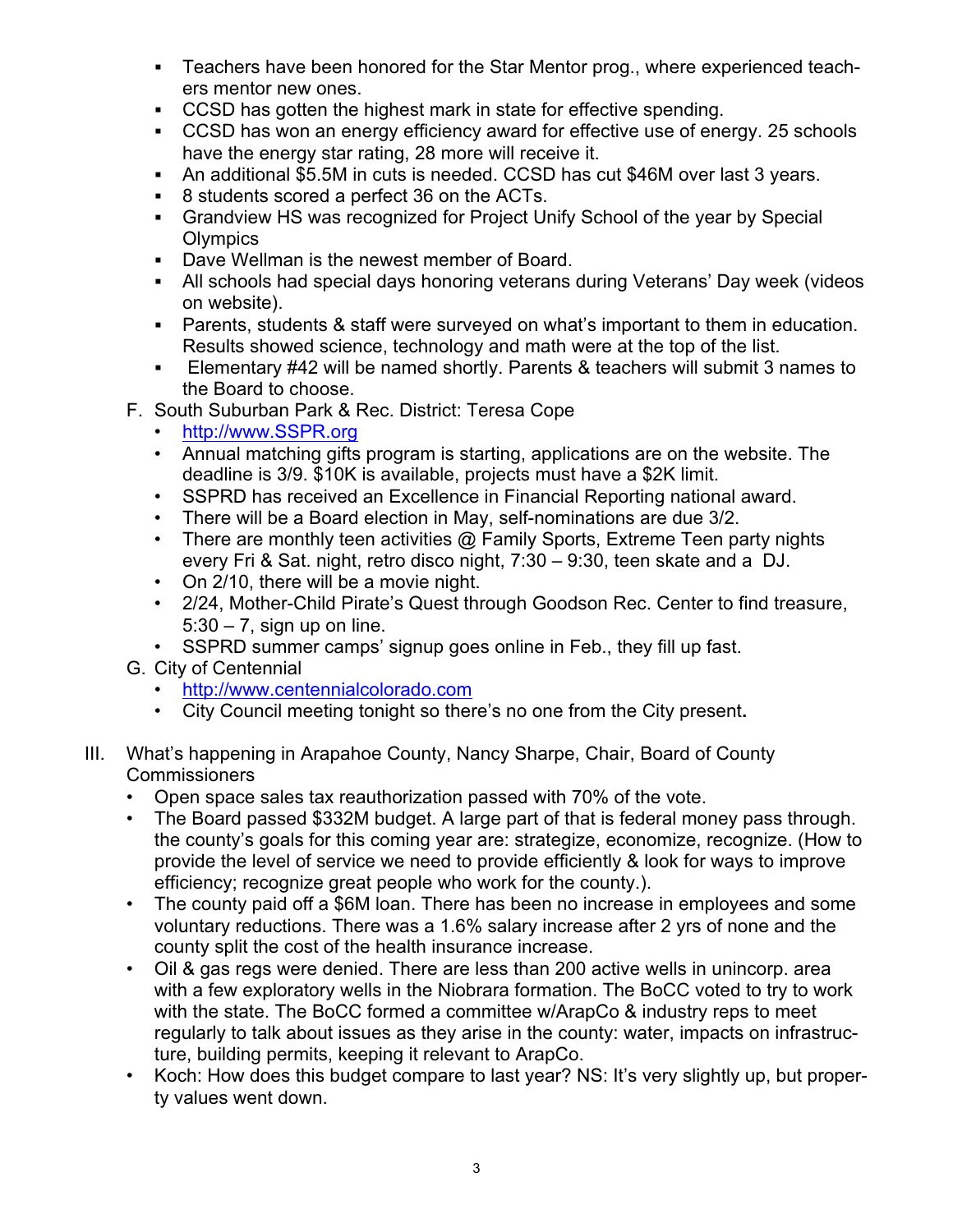- Bain: CenCON reviewed the possible oil & gas land use regulations. it's different in that oil & gas can drill from one place but horizontally under your property. NS: This shows the importance of notification. ArapCo has never had horizontal drilling before. Bain: The county has identified Urban Centers, drilling should stay away from those. NS: The eastern part of the county is mostly where the drilling will be.
- IV. CAI, Debra Fye, Chair, Public Relations Committee
	- www.hoa-colorado.org/
	- She displayed an upcoming event flyer
	- There followed a discussion on what C.A.I. is all about. o Education organization to promote well-run HOA communities
	- Bain discussed the value of CAI to a civic assoc.
	- Reed urged CAI to continue the hands on meetings
	- CAI will sponsor Lunch & Learns that address legislation issues.
	- CAI is supporting the licensing of neighborhood managers
	- Whelan passed along some ideas for programs.
	- On 3/1, they'll be sponsoring a Community Engagement seminar (Aurora)
	- Cummins did a reminder that HOAs need to register w/DORA.
- V. CenCON Business
	- A. President's report, Gerry Cummins
		- ! CJ Whelan has been reappointed to the Centennial Budget Committee.
		- ! We talked about how to get membership participation in CenCON. We've lacked a quorum for the past several months.
		- ! Schlatter: I joined CenCON because it was something I could do for my HOA board & serve a function, get to know issues. What am I taking back to the assoc. that's consequential, what's creating controversy? We need topics that require us to bring opinions on the subject matter; provide a forum for the issues.
		- ! Fulk: If a member could contact Cummins ahead of time, an assoc. issue could be put on the agenda.
		- ! Pye: Make sure to look at our by-laws before we begin advocating. Get Pubic Works, City Manager, Finance person to be here regularly.
		- ! Bain: The City should use CenCON to get information out to assoc.
		- ! Pye: Ask Wittern what kind of information we can help with. Make personal contact with assoc. that don't attend, find out why.
		- ! Bell: It would be nice to hear from the city.
		- ! Hastings: What is the purpose of this group, how's it supposed to function? There's no vitality to us; more info needs to be on the website.
		- ! Doerr: What about I25/ArapRd interchange?
		- ! Doerr: Should we change what our quorum is?
	- B. First Vice President/Membership & Secretary, Andrea Suhaka
		- Because there's no quorum, the minutes will be filed as submitted.
	- C. Treasurer's report, C.J. Whelan

| • Previous Checking Account Balance (from Nov.) \$1266.55 |            |
|-----------------------------------------------------------|------------|
| Deposits: Dues                                            | $S - -$    |
| <b>Expenses: Arapahoe Library District</b>                | (\$750.00) |
| 2011 donation (from November)                             |            |
| • Current Balance                                         | \$516.55   |